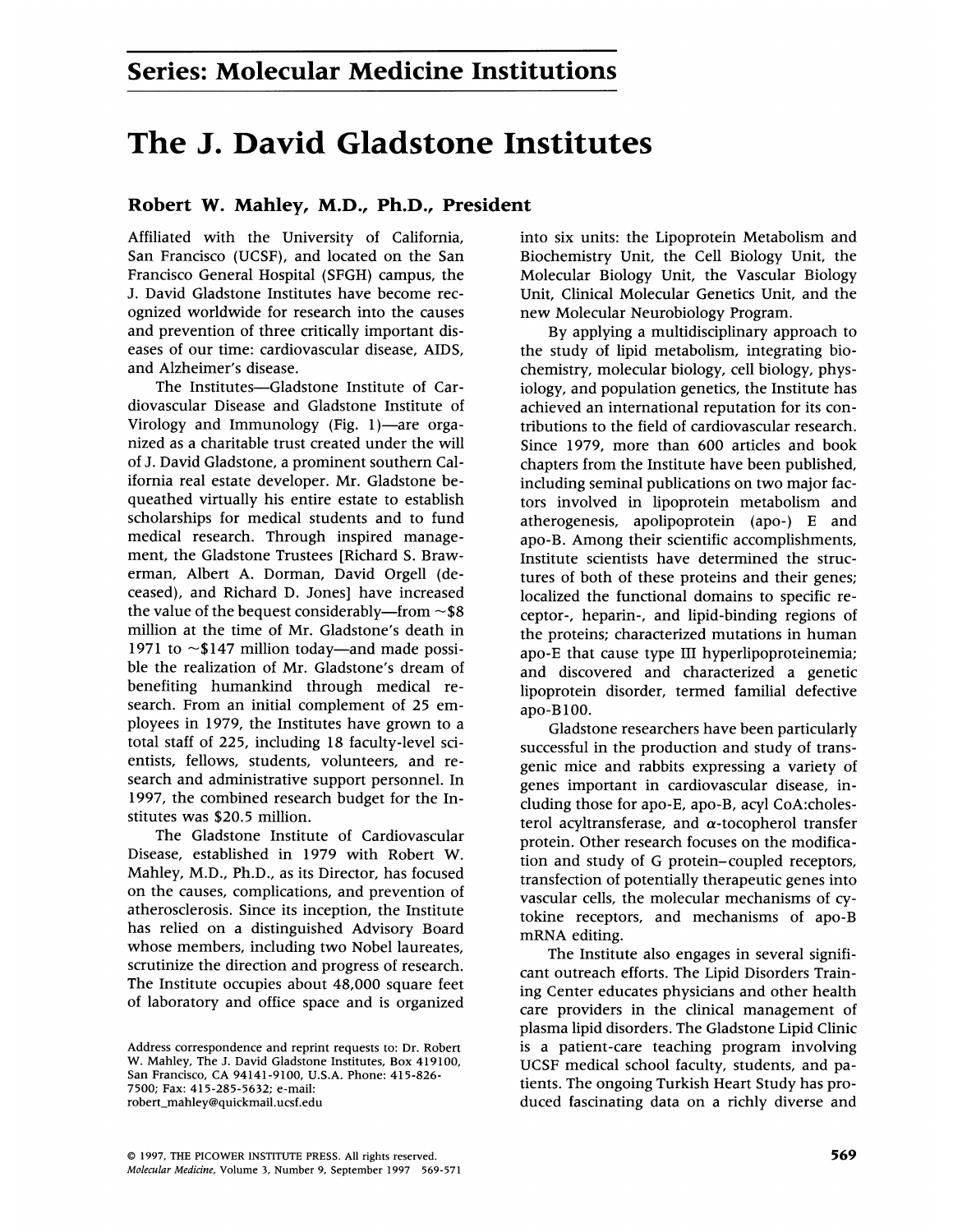

FIG. 1. (A) Gladstone Institute of Cardiovascular Disease and (B) Gladstone Institute of Virology and Immunology, San Francisco, California.

little studied population with unique lipid characteristics.

In recent years, the discovery of apo-E4 as a major risk factor for Alzheimer's disease (AD) prompted the Institute to expand its area of research into the neurosciences. The new Gladstone Molecular Neurobiology Program, which opened in 1996, pursues research into the molecular processes of AD, AIDS dementia complex, and other neurodegenerative diseases. Work has included studies of the role of apo-E isoforms in the pathogenesis of AD and the characterization of a transgenic rodent model that develops brain abnormalities similar to AD, including plaques containing  $\beta$ -amyloid, a hallmark of the disease. Other research concentrates on the role of inflammatory mediators (e.g., transforming growth factor  $\beta$ 1) and other injury-response factors in neurodegeneration.

The Gladstone Institute of Virology and Immunology opened in 1993, the culmination of a cooperative effort by the State of California, the City of San Francisco, UCSF, and the J. David Gladstone Institutes. The California state legislature proposed the development of a basic health science center dedicated to unraveling the mysteries of the AIDS virus and provided \$12 million in building funds. In partnership, the J. David Gladstone Institutes initially committed \$28 million and UCSF an additional \$4 million to the research program. At the time, this commitment constituted the largest contribution outside of the NIH to biomedical research on AIDS.

The Virology Institute, with 29,000 square feet of state-of-the-art laboratories and offices, is directed by Warner C. Greene, M.D., Ph.D., one of the country's leading molecular biologists. Its advisory board is composed of internationally recognized scientists, including one Nobel laureate. The Institute is divided into five units: the Laboratory of Molecular Immunology, the Laboratory of Receptor and Viral Signal Transduction, the Laboratory of Viral Pathogenesis, the Laboratory of Interleukin-2 Receptor Signaling, and the Antiviral Drug Research Division.

Research at the Institute focuses on basic and clinical research into HIV and AIDS. Current research projects include a broad range of strategies in this effort. For example, experiments are in progress to utilize the recent discovery of chemokine receptors as obligatory co-receptors for viral cell entry to create small animal models of HIV infection. Other work focuses on the molecular functions of the various HIV gene products, mechanisms underlying the perinatal transmission of HIV and the pathogenesis of HIV in children and adults (particularly in the organs of blood formation), strategies to enhance immune function in HIV-infected patients (total lymph node irradiation), and the effects of chemokine and cytokine signaling events in HIV infection.

The presence of the Gladstone Institute of Virology and Immunology on the UCSF-affiliated SFGH campus contributes to a critical mass that promotes productive collaborations between AIDS researchers and the clinicians who direct patient care in the internationally recognized UCSF AIDS program at SFGH. Gladstone scientists are involved in several efforts to speed the development of new therapies from the bench to the bedside. Through an agreement with the NIH, the Institute's Antiviral Drug Research Division is using <sup>a</sup> mouse model of the human